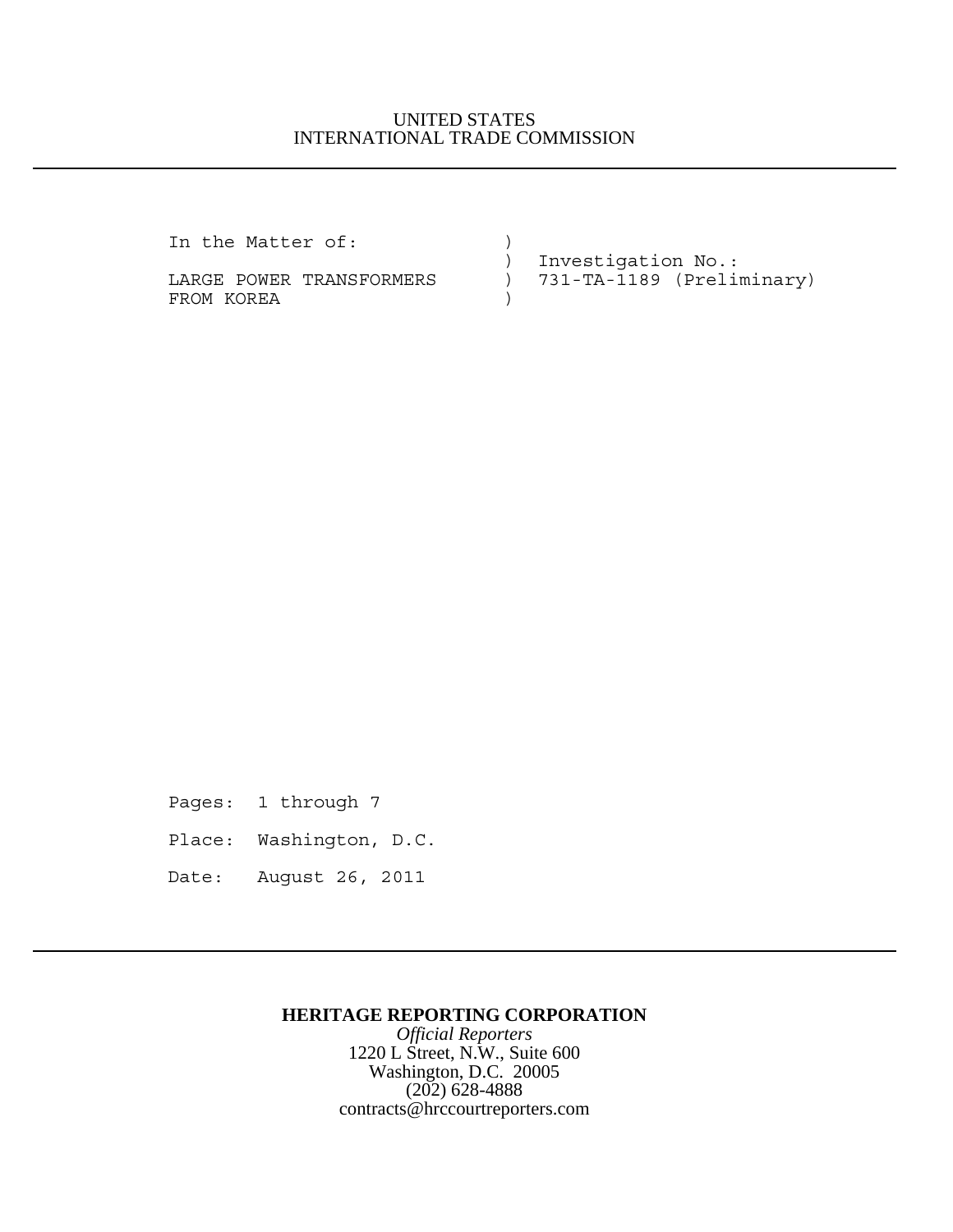#### THE UNITED STATES INTERNATIONAL TRADE COMMISSION

| In the Matter of:                      | Investigation No.:         |
|----------------------------------------|----------------------------|
| LARGE POWER TRANSFORMERS<br>FROM KOREA | 731-TA-1189 (Preliminary)  |
|                                        | Friday,<br>August 26, 2011 |

Main Hearing Room U.S. International Trade Commission 500 E Street, S.W. Washington, D.C.

The Commission meeting commenced, pursuant to

Notice, at 11:01 a.m., before the Commissioners of the

United States International Trade Commission, the Honorable

DEANNA TANNER OKUN, Chairman, presiding.

APPEARANCES:

On behalf of the International Trade Commission:

Commissioners:

DEANNA TANNER OKUN, CHAIRMAN IRVING A. WILLIAMSON, VICE CHAIRMAN (Via Telephone) CHARLOTTE R. LANE, COMMISSIONER SHARA L. ARANOFF, COMMISSIONER (Via Telephone) DEAN A. PINKERT, COMMISSIONER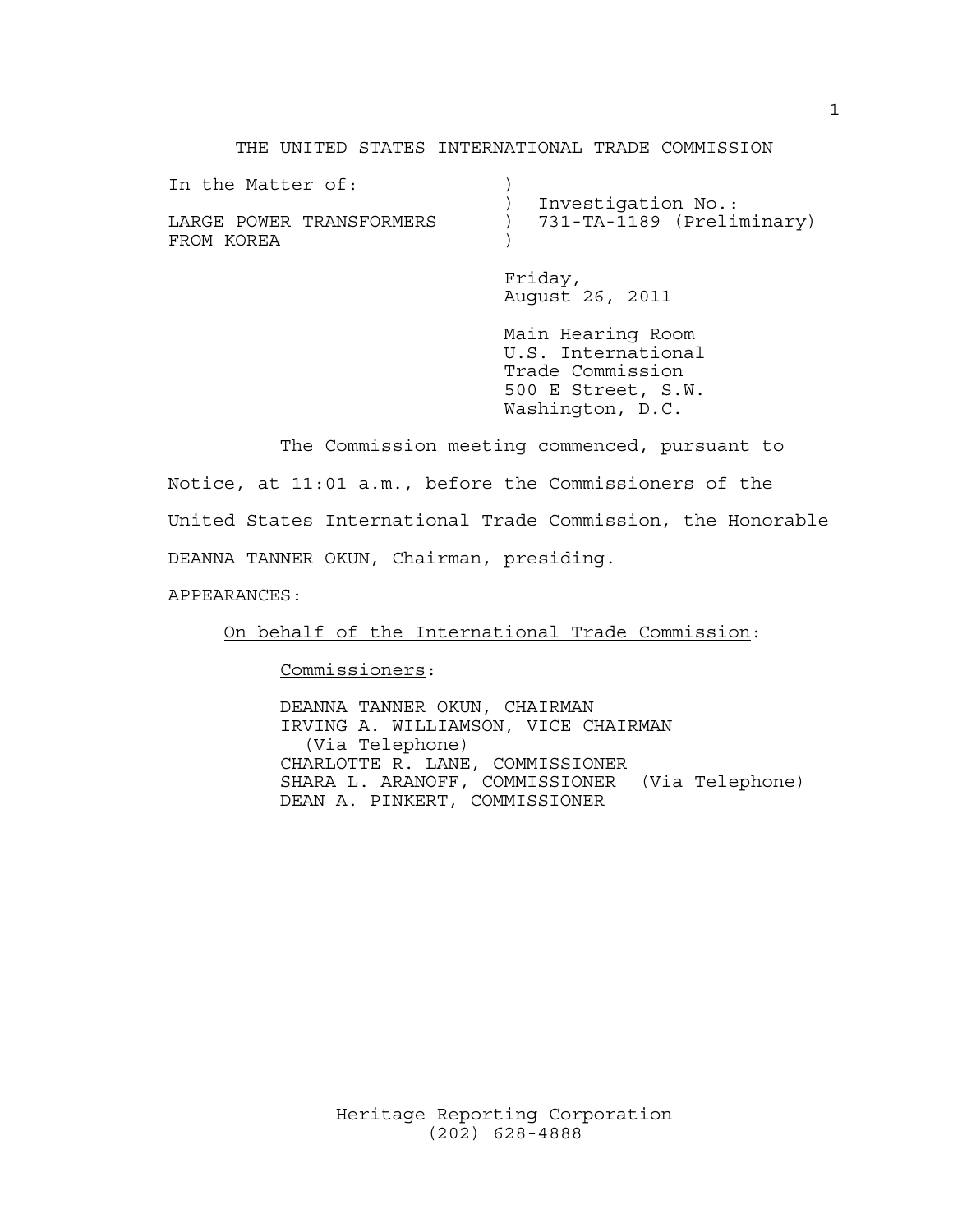#### Staff:

BILL BISHOP, HEARINGS AND MEETINGS COORDINATOR SHARON BELLAMY, HEARINGS AND MEETINGS COORDINATOR EDWARD PETRONZIO, INVESTIGATOR ANDREW DAVID, INTERNATIONAL INDUSTRY ANALYST DENNIS FRAVEL, INTERNATIONAL TRADE ANALYST CLARK WORKMAN, ECONOMIST CHARLES YOST, ACCOUNTANT/AUDITOR PETER SULTAN, ATTORNEY JAMES McCLURE, SUPERVISORY INVESTIGATOR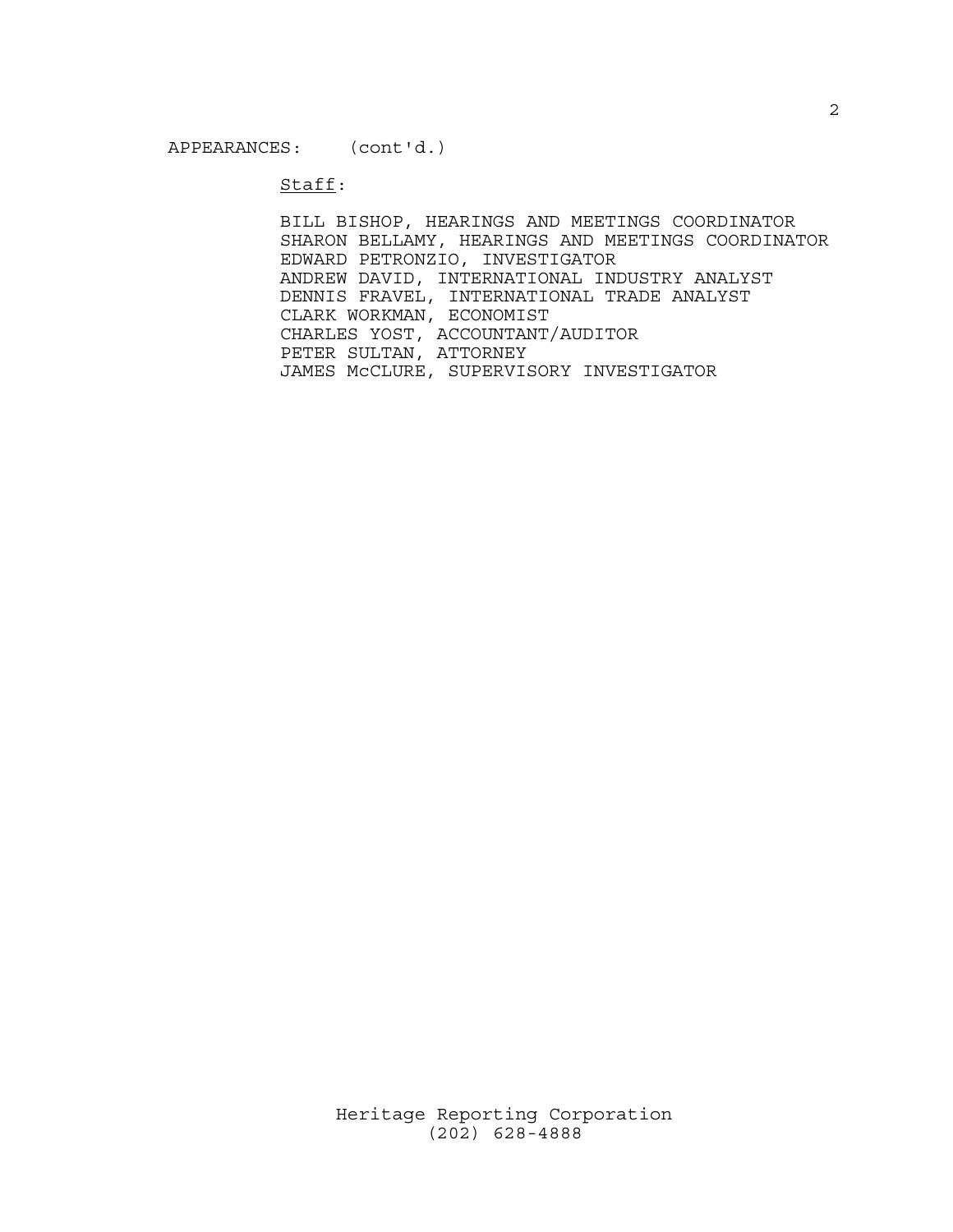# I N D E X

## PAGE

| AGENDA FOR FUTURE MEETING: NONE                                                    | 4 |
|------------------------------------------------------------------------------------|---|
| MINUTES: AUGUST 15, 2011                                                           | 4 |
| RATIFICATION LIST: 11-0085                                                         | 4 |
| VOTE IN INV. NO. 731-TA-1189 (PRELIMINARY)<br>LARGE POWER TRANSFORMERS FROM KOREA) | 4 |
| OUTSTANDING ACTION JACKETS: NONE                                                   | 4 |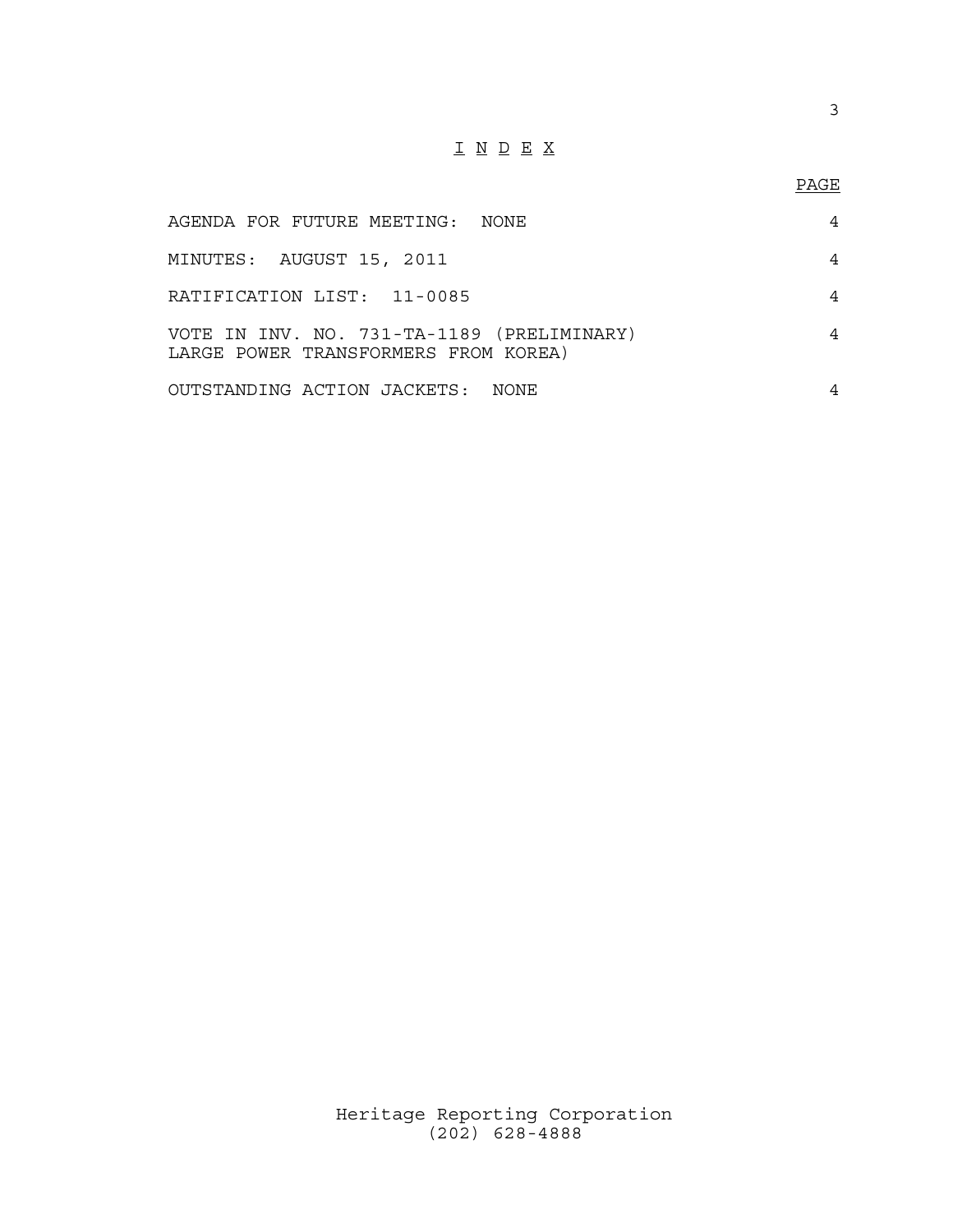| $\mathbf 1$ | $\underline{P} \underline{R} \underline{O} \underline{C} \underline{E} \underline{E} \underline{D} \underline{I} \underline{N} \underline{G} \underline{S}$ |
|-------------|-------------------------------------------------------------------------------------------------------------------------------------------------------------|
| 2           | (11:01 a.m.)                                                                                                                                                |
| 3           | CHAIRMAN OKUN: Good morning. This meeting                                                                                                                   |
| 4           | of the U.S. International Trade Commission will now                                                                                                         |
| 5           | come to order.                                                                                                                                              |
| 6           | Welcome to Vice Chairman Williamson and                                                                                                                     |
| 7           | Commissioner Aranoff, who are participating by                                                                                                              |
| 8           | telephone this morning.                                                                                                                                     |
| 9           | VICE CHAIRMAN WILLIAMSON: Good morning.                                                                                                                     |
| 10          | COMMISSIONER ARANOFF: Good morning.                                                                                                                         |
| 11          | CHAIRMAN OKUN: There is no agenda for                                                                                                                       |
| 12          | future meetings or outstanding action jackets to                                                                                                            |
| 13          | consider.                                                                                                                                                   |
| 14          | Is there any objection to approval of the                                                                                                                   |
| 15          | minutes of August 15, 2011, and Ratification List                                                                                                           |
| 16          | $11 - 008?$                                                                                                                                                 |
| 17          | (No response.)                                                                                                                                              |
| 18          | COMMISSIONER OKUN: Hearing none, they are                                                                                                                   |
| 19          | approved.                                                                                                                                                   |
| 20          | Next we will turn to the vote in                                                                                                                            |
| 21          | Investigation No. 731-TA-1189 (Preliminary), Large                                                                                                          |
| 22          | Power Transformers From Korea.                                                                                                                              |
| 23          | Welcome to Mr. McClure and the other members                                                                                                                |
| 24          | of the staff who participated in this investigation.                                                                                                        |
| 25          | Does any Commissioner have questions for the staff?                                                                                                         |
|             |                                                                                                                                                             |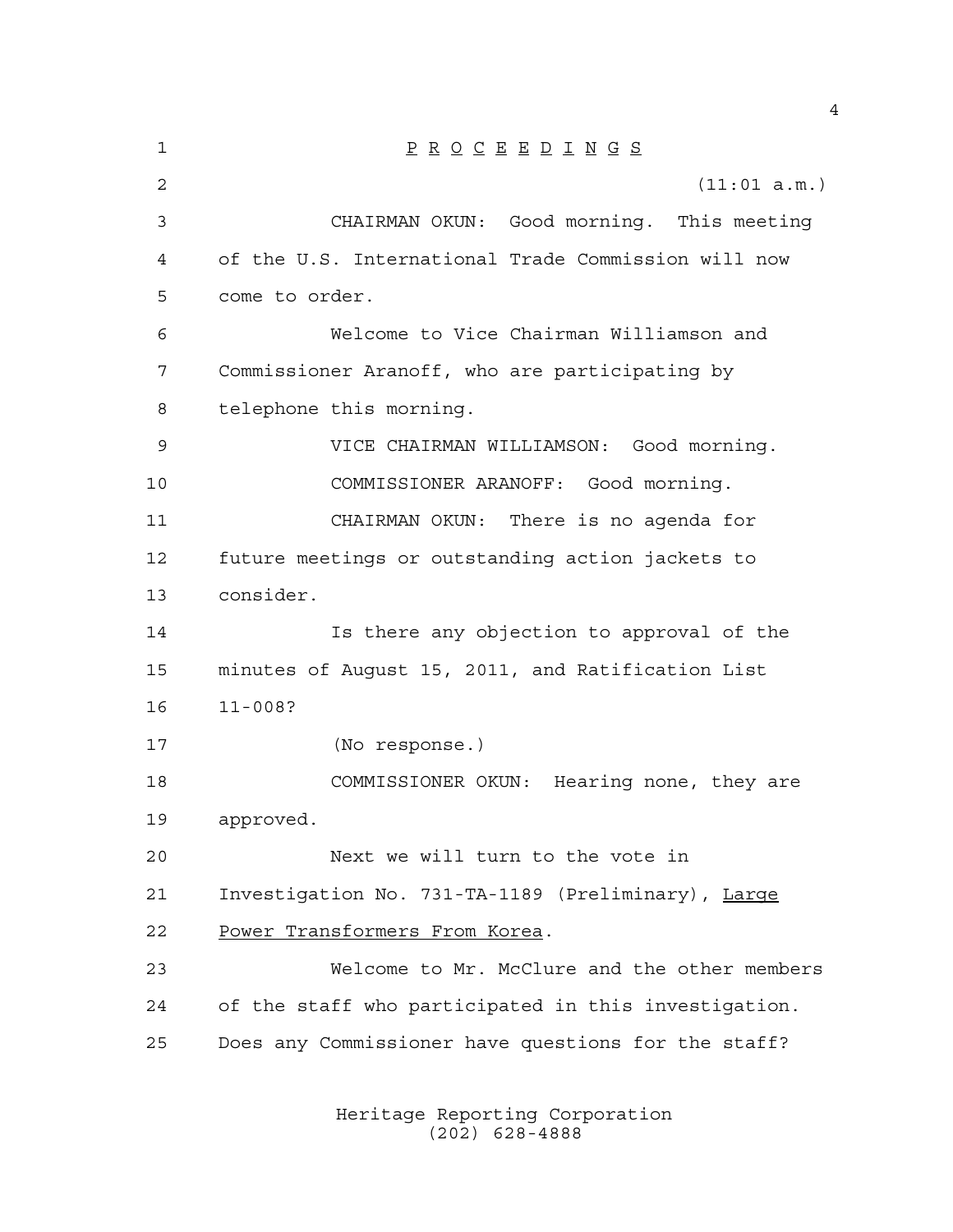(No response.) COMMISSIONER OKUN: Are there any additions or corrections to the staff report? MR. McCLURE: Jim McClure, Office of Investigation. Madam Chairman, the report may be approved as it stands. CHAIRMAN OKUN: Is there any objection to approval of the staff report? (No response.) CHAIRMAN OKUN: Hearing none, it is approved. Mr. Secretary, please call the roll. MR. BISHOP: Commissioner Aranoff? COMMISSIONER ARANOFF: I vote in the affirmative. MR. BISHOP: Commissioner Pinkert? COMMISSIONER PINKERT: I vote in the affirmative. MR. BISHOP: Commissioner Lane? COMMISSIONER LANE: I vote in the affirmative. MR. BISHOP: Commissioner Pearson is not participating. Commissioner Williamson? VICE CHAIRMAN WILLIAMSON: I vote in the affirmative.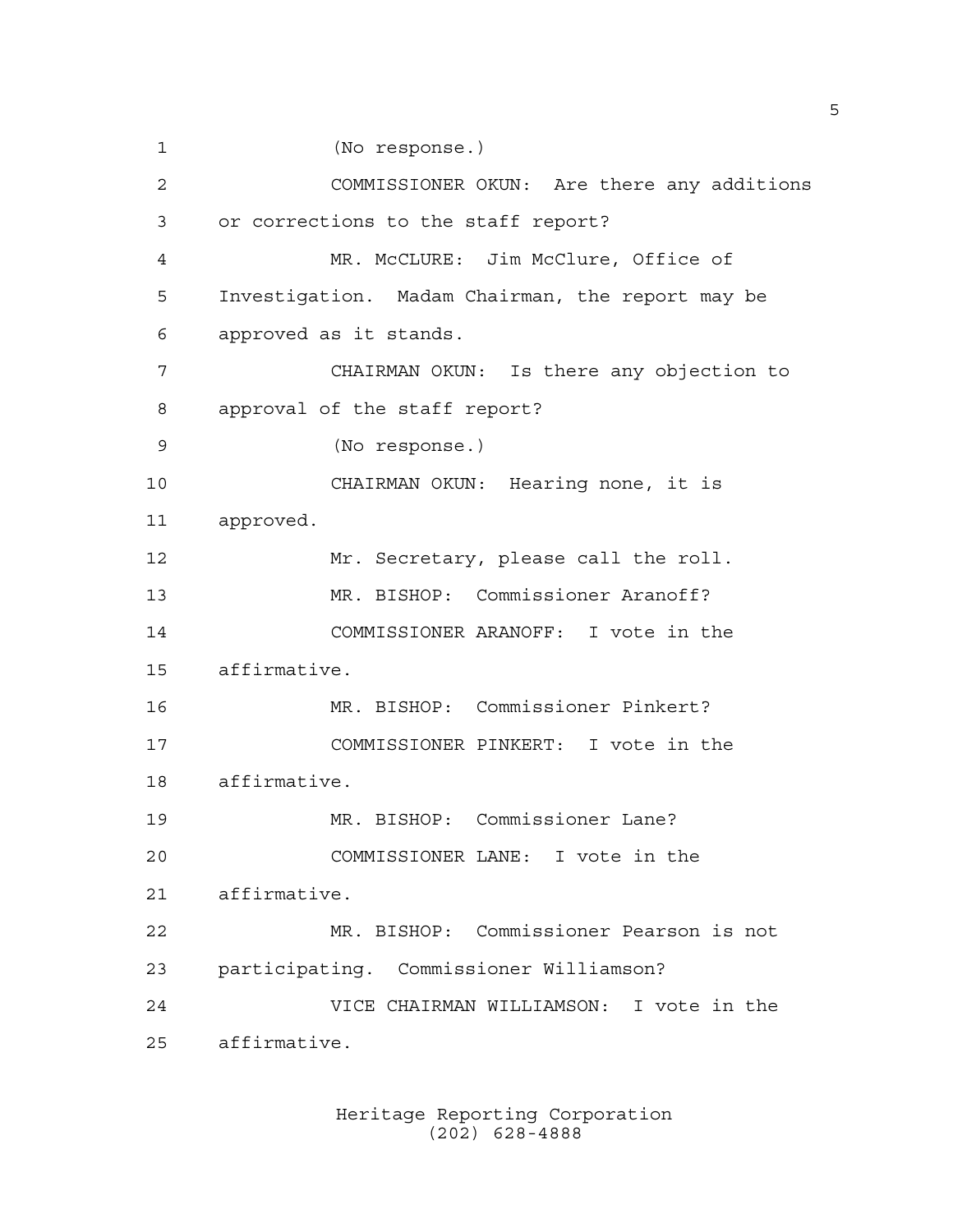MR. BISHOP: Commissioner Okun? CHAIRMAN OKUN: I vote in the affirmative. MR. BISHOP: Madam Chairman, the Commission has reached an affirmative determination. CHAIRMAN OKUN: Thank you. Further information regarding this determination will be in the press release. Commissioners' opinions are currently scheduled to be transmitted to the Department of Commerce on or before September 6, 2011. Thank you again to the staff who participated in the investigation. With no other business to come before the Commission, this meeting is adjourned. (Whereupon, at 11:03 a.m., the Commission meeting in the above-entitled matter was concluded.) //  $17 /$  // //  $20 /$  $21 /$  $22 / /$  //  $24 /$  $25 / /$